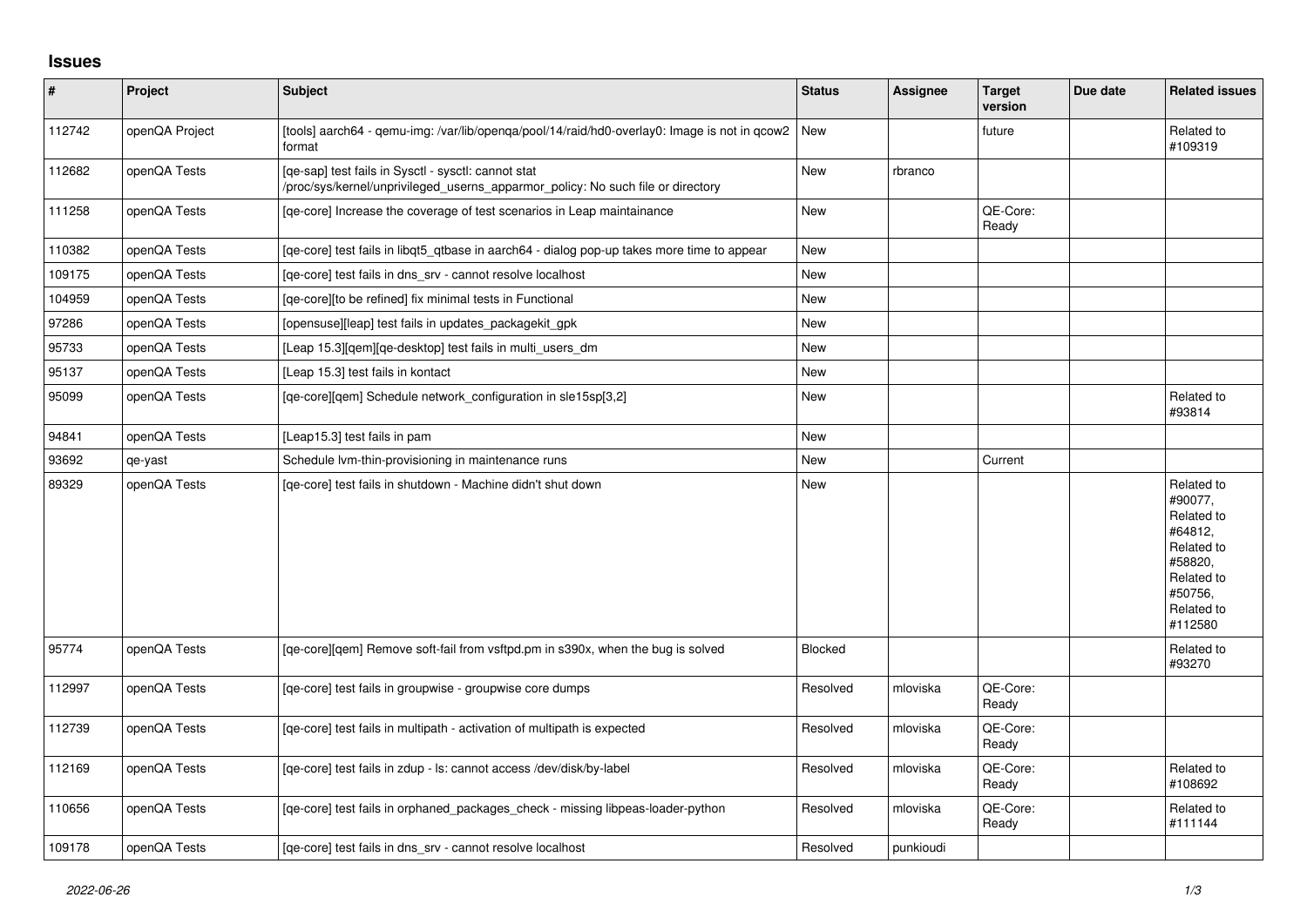| $\vert$ # | Project               | <b>Subject</b>                                                                                                                   | <b>Status</b> | <b>Assignee</b> | <b>Target</b><br>version | Due date | <b>Related issues</b>                                                  |
|-----------|-----------------------|----------------------------------------------------------------------------------------------------------------------------------|---------------|-----------------|--------------------------|----------|------------------------------------------------------------------------|
| 108275    | openQA Tests          | [qe-core][leap] test fails in test_results - new functionality of quitting the pop-up guiding<br>window                          | Resolved      | punkioudi       |                          |          |                                                                        |
| 108076    | openQA Tests          | [qe-core][15-sp4] test fails in libqt5_qtbase - Development tools module is not enabled                                          | Resolved      | akumar          | OE-Core:<br>Ready        |          |                                                                        |
| 107236    | openQA Tests          | [leap 15.3] [qe-core] test fails in oomath                                                                                       | Resolved      | punkioudi       |                          |          |                                                                        |
| 107233    | openQA Tests          | [leap 15.3] [qe-core] test fails in ooffice                                                                                      | Resolved      | apappas         |                          |          |                                                                        |
| 102104    | openQA Tests          | [qe-core][Leap15.3] test fails in orphaned_packages_check                                                                        | Resolved      |                 |                          |          |                                                                        |
| 102098    | openQA Tests          | [ge-core][Leap15.3] test fails in mariadb srv                                                                                    | Resolved      |                 |                          |          |                                                                        |
| 102080    | openQA Tests          | [Leap15.3] test fails in validate lvm                                                                                            | Resolved      | punkioudi       |                          |          |                                                                        |
| 101596    | openQA Tests          | [Leap15.3] [qe-core] test fails in ghostscript                                                                                   | Resolved      | punkioudi       |                          |          |                                                                        |
| 101587    | openQA Tests          | [Leap15.3][qe-core] - test fails in grub_test                                                                                    | Resolved      | punkioudi       |                          |          |                                                                        |
| 98307     | openQA Infrastructure | Many jobs in o3 fail with timeout_exceeded on openqaworker1 auto_review:"timeout: setup<br>exceeded MAX_SETUP_TIME":retry size:M | Resolved      | mkittler        | Ready                    |          | Related to<br>#96557,<br>Related to<br>#81828,<br>Related to<br>#97658 |
| 97187     | openQA Tests          | [Leap 15.3] [qe-core] test fails in sshd                                                                                         | Resolved      | geor            | QE-Core:<br>Ready        |          |                                                                        |
| 96716     | openQA Tests          | [qe-core][CI] Add CI check for module header not being updated                                                                   | Resolved      | punkioudi       | QE-Core:<br>Ready        |          |                                                                        |
| 96569     | openQA Tests          | [leap 15.3] [qe-yast] test fails in logpackages                                                                                  | Resolved      |                 |                          |          |                                                                        |
| 95530     | openQA Tests          | [Leap15.3][qem][opensuse][kde] test fails sporadically in dolphin                                                                | Resolved      | favogt          |                          |          |                                                                        |
| 95036     | openQA Tests          | [Leap 15.3 Updates] Jobs are being restarted often, not allowing the previous jobs to finish                                     | Resolved      | punkioudi       | QE-Core:<br>Ready        |          | Related to<br>#94853                                                   |
| 94859     | openQA Tests          | [Leap15.3] test fails in zypper_ar                                                                                               | Resolved      | punkioudi       | QE-Core:<br>Ready        |          |                                                                        |
| 94810     | openQA Tests          | [Leap15.3][gem][ge-core] test fails in gam_zypper_patch                                                                          | Resolved      | punkioudi       | QE-Core:<br>Ready        |          |                                                                        |
| 94780     | openQA Tests          | [qem][qe-core][Leap15.3] test fails in hexchat                                                                                   | Resolved      |                 |                          |          |                                                                        |
| 93814     | openQA Tests          | [qe-core][qem] Schedule network_hostname in maintenance runs                                                                     | Resolved      | punkioudi       | QE-Core:<br>Ready        |          | Related to<br>#95099                                                   |
| 93270     | openQA Tests          | [ge-core][gem] Schedule vsftpd in s390x runs                                                                                     | Resolved      | punkioudi       | QE-Core:<br>Ready        |          | Related to<br>#95774                                                   |
| 93264     | openQA Tests          | [qe-core][qem] Add journald_fss, openvswitch_ssl, vsftpd tests to QEM                                                            | Resolved      | punkioudi       | QE-Core:<br>Ready        |          |                                                                        |
| 92842     | openQA Tests          | [qem][qe-core] yast2_keyboard is failing                                                                                         | Resolved      | punkioudi       |                          |          |                                                                        |
| 88139     | openQA Tests          | [qe-core][functional] schedule ovs-server and ovs-client in the functional space                                                 | Resolved      | dheidler        |                          |          |                                                                        |